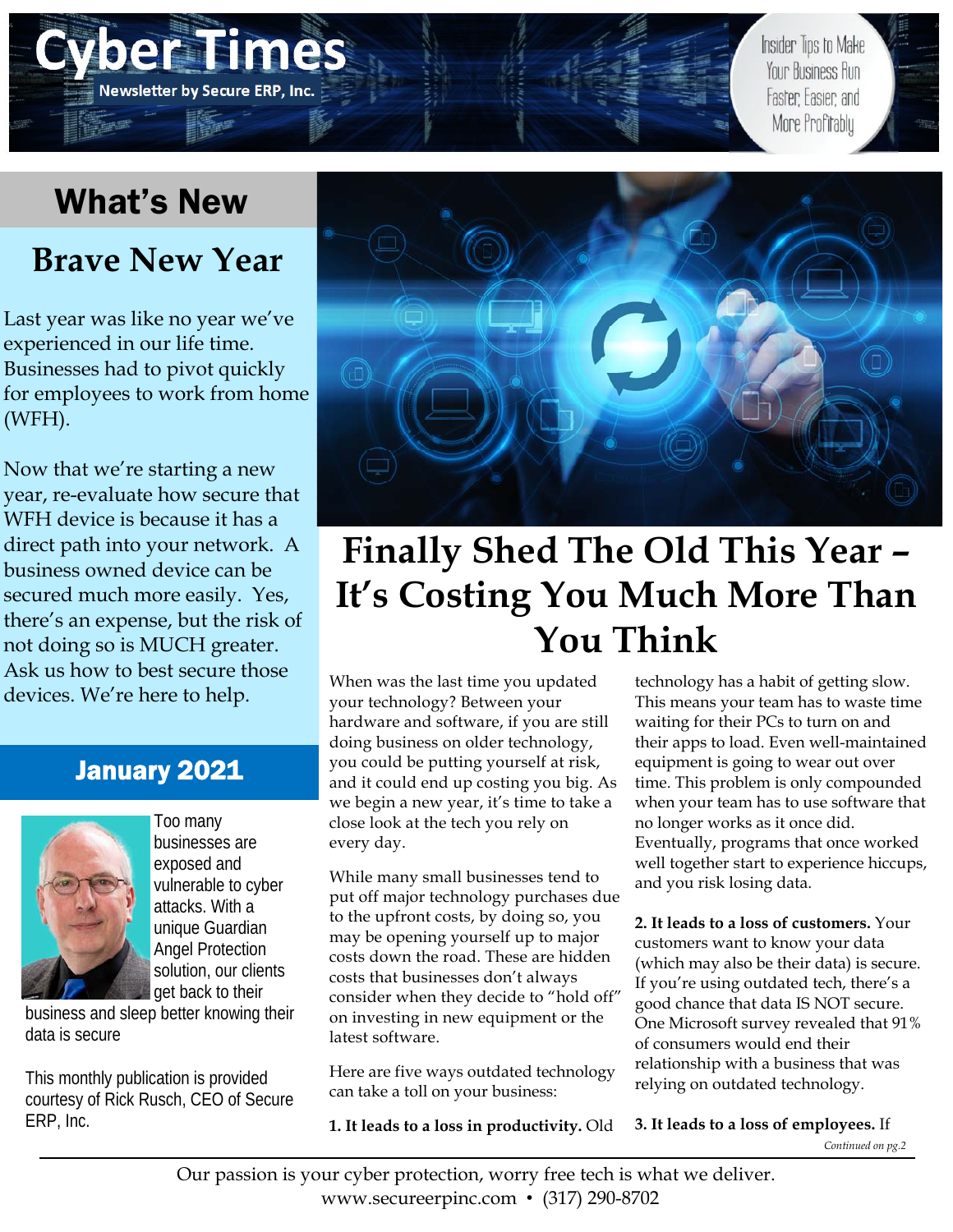#### Cyber Times, a monthly publication from Secure ERP, Inc. January 2021

#### *Continued from pg.1*

employees have to deal with slow hardware and poorlyintegrated software every day, they're going to get frustrated. They're going to get even more frustrated if nothing is done about it. The end result is high employee turnover. This alone can be a huge cost for a small business to absorb.

**4. It leads to a loss of support.** Over time, developers stop supporting their older products so they can focus on their new products. This also means they're devoting more attention to the customers who are using the newer versions. This can leave you in the dark if you run into a problem that you need help with. You may have to call in a third-party specialist to answer your question and fix your problem, and they will charge you accordingly.

**5. It leads to a loss of security.** A loss in support also means you aren't going to see security patches for your aging hardware or software. This makes you highly vulnerable to all kinds of cyberthreats, including data breaches, malware infections, and all kinds of other cyber-attacks. Hackers want to break into your network, and if you're using outdated tech, you make their job much easier.

When you factor in the costs associated with these losses, it

**"One Microsoft survey revealed that 91% of consumers would end their relationship with a business that was relying on outdated technology. "** 



can be staggering! It's enough to put some companies out of business (and it has). After a year that has left many businesses more vulnerable than before, you should be taking steps to avoid these kinds of losses.

**Here's what you can do:** as we head into a new year, take stock of your technology. It's unlikely you have to replace everything, but look at where you are most vulnerable. What issues are your employees experiencing? What hardware or software is no longer supported? Where are the gaps in your IT security?

The great news is that you don't have to answer these questions on your own. Even better, you don't have to drop a pretty penny to make it happen! You can work with a managed service provider (MSP) or a dedicated IT services firm that can help bring your business back up to speed. They can even help you mitigate some of the cost that comes with upgrading your technology. In the end, you, your employees, and your customers **GAIN** complete confidence in your business as you head into 2021!

## **Free Report Download: The Business Owner's Guide To IT Support Services And Fees**

#### You'll learn:

#### **IT BUYERS** GUIDE **What Every Business**

Owner MUST ſr-Know About IT **Support Services** And Fees

**What You Should Expect To** Pay For IT Support For Your<br>Business And How To Get<br>Exactly What You Need

- The three most common ways IT companies charge for their services and the pros and cons of each approach
- $\pm$  A common billing model that puts ALL THE RISK on you, the customer, when buying IT services; you'll learn what it is and why you need to avoid agreeing to it
- Exclusions, hidden fees and other "gotcha" clauses IT companies put in their contracts that you DON'T want to agree to
- How to make sure you know exactly what you're getting to avoid disappointment, frustration and added costs later on that you didn't anticipate

**Claim your FREE copy today at www.secureerpinc.com/ITbuyersguide**

Our passion is your cyber protection, worry free tech is what we deliver. www.secureerpinc.com • (317) 290-8702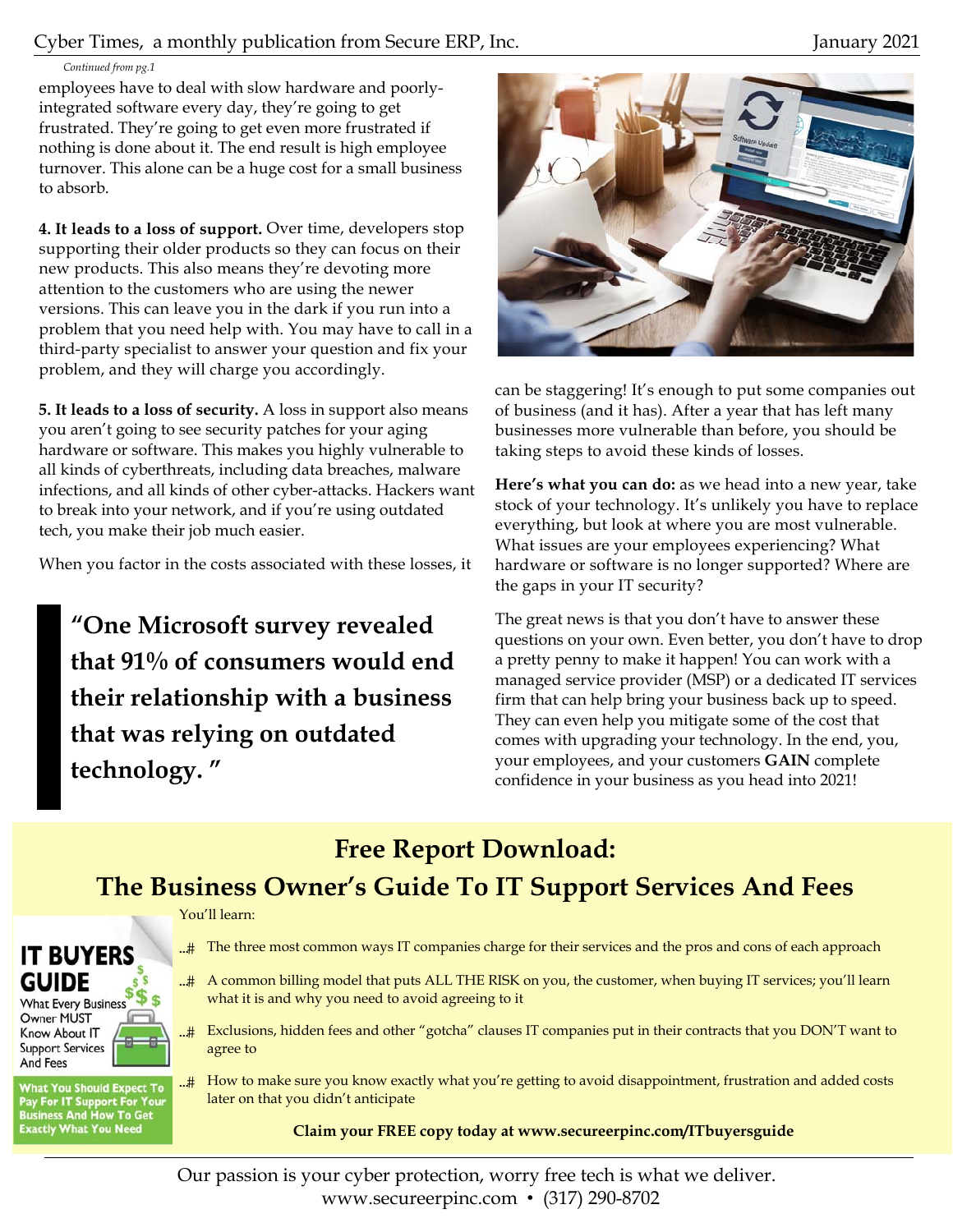## MSP vs. MSSP

# **Who is Keeping Your Computer Safe?**

If your answer is "My IT guy" don't be so sure. Just like the medical industry, technology is moving to specialties. Would you ask a general doctor to perform heart surgery? No way, you want it done RIGHT the first time.

Today, to best protect your business you need a cybersecurity specialist. Your IT guy may be great at getting the most out of your PCs, but a security guy will want to do the most to reduce your RISK. Without working with a specialist you'll be leaving gaps. These gaps are what cyber criminals count on to give them a big, fat payday (at your expense.

Ask for a 3rd party cybersecurity expert to review your current network, so you can manage those gaps and make better business decisions to preserve your cash.

In a quick 10 minute call, I can help you decide if you'd benefit from a more thorough examination of your cybersecurity defense. Can you afford skipping this 10 minute phone call?

Schedule a call today: **http://go.scheduleyou.in/7amaCsd** 

# **Stop Recurring Problems**

Some of the biggest challenges with companies today are "**RECURRING PROBLEMS**." I'm talking about situations, hassles and mistakes that happen **over and over again** and never get resolved. These occurrences are worse when they happen to customers because if they happen too often, customers will quit doing business with you. Consider what **RECURRING PROBLEMS** do to employees – frustration sets in, morale plummets and so do productivity and profits.

**I heard it once stated that recurring problems eat up more than 40% of the average productivity of a company.** That may seem a bit high to you, but consider the fact that rarely is a problem just one person's problem. The employee who discovers the problem will most likely get others involved in dealing with it. What they were originally doing will come to a halt, causing that productivity to be lost while a remedy is figured out.

To make this an even bigger problem, according to estimates based on a recent University of California Irvine study, refocusing your efforts after just one interruption can take up to 23 minutes. So, every time you come up with a quick fix, you are adding an **additional 23 minutes** of lost productivity with every occurrence.

Time, which is money, is a precious commodity that we can't afford to waste. It is imperative to gather data on problems that are **RECURRING** and hassling employees and customers so you can address them. You want a process to be hassle-free, so get your employees involved in identifying recurring problems. Your



employees are closest to the problem and can give you valuable insight into what is really going on. In turn, this will reduce costs, increase profits, and improve efficiency across the board.

The Ritz Carlton Hotels requires employees to log all incidences of customer or employee problems or concerns and turn them in daily. **This information helps them make improvements that will save them time and money, improve working conditions and morale and increase customer satisfaction**. A problem identified is a blessing because you can't fix what you don't know to be wrong. No company wants frustrated employees or customers, and a 40% loss in productivity is a scary statistic that needs to be addressed.

But understand this: do not start this process if you have no intention of following through on correcting the recurring problems. Be responsive to the issue identified and fix it. Eliminate **RECURRING PROBLEMS** and watch your morale go up, efficiencies improve, complaints go down and profits soar.



*Robert Stevenson is one of the most widely recognized professional speakers in the world. Author of the books* How To Soar Like An Eagle In A World Full Of Turkeys *and* 52 Essential Habits For Success, *he's shared the podium with esteemed figures from across the country, including former President George H.W. Bush, former Secretary of State Colin Powell, Tony Robbins, Tom Peters and Stephen Covey.*